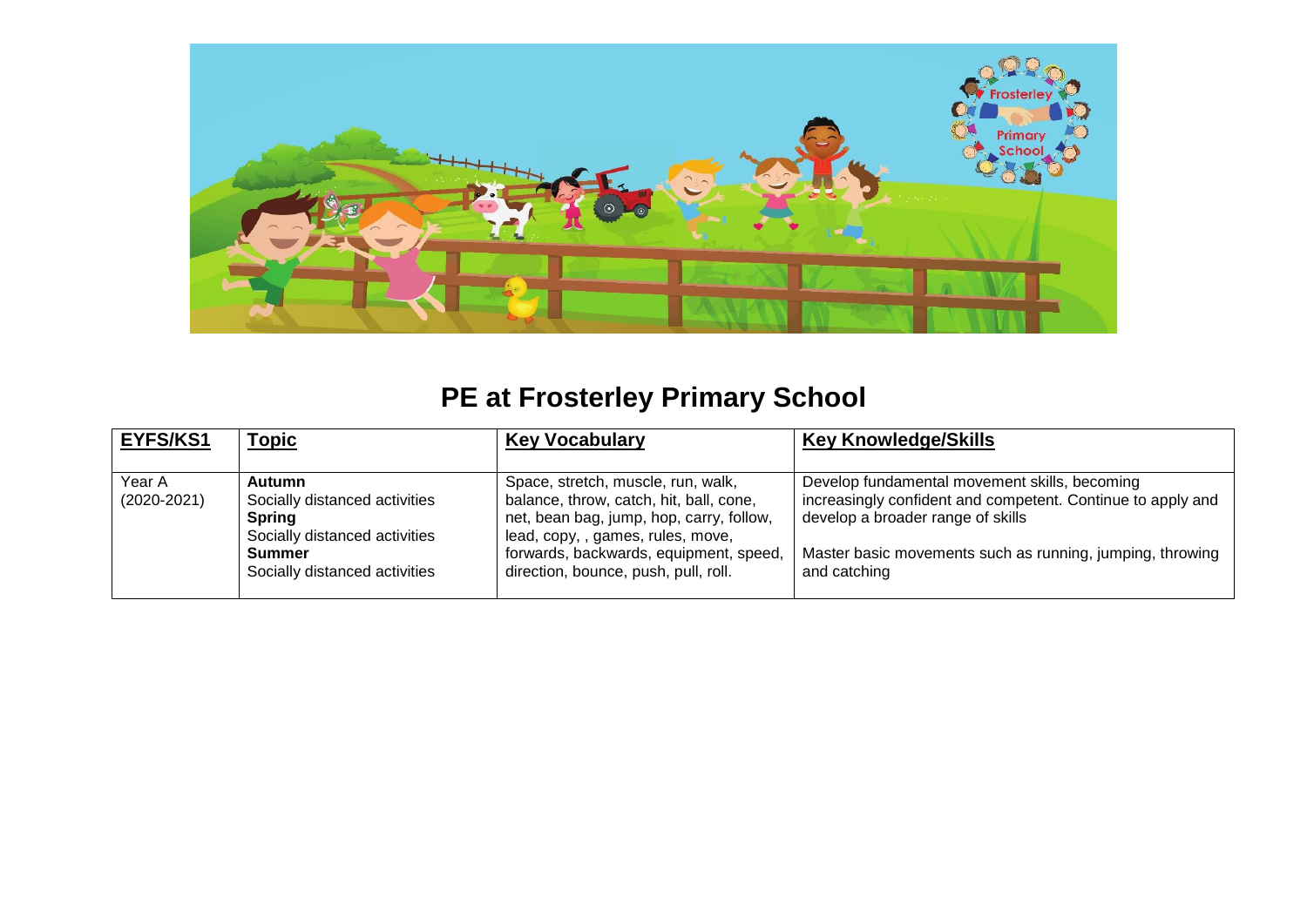| Year B<br>$(2021 - 2022)$ | <b>Autumn</b><br>Dance - Machines<br>Gymnastics - Assessing Level 1<br>and 2: Unit 1 Tasks 1 and 2<br>Games - Ten Point Hoops<br><b>Spring</b> | Dance: Travel, Stillness, Direction<br>Space, Body parts, Levels, Speed<br>Gymnastics: Forwards, Backwards,<br>Sideways, Roll,<br>Slow, Body parts, Shape, Jump, Travel,<br>Stretch,<br>Wide, Narrow | Dance: develop fundamental movement skills. Become<br>increasingly competent and confident in extending their<br>agility, balance and co-ordination, individually and with others<br>in increasingly challenging situations. Perform dances using<br>simple movement patterns.<br>Gymnastics: develop fundamental movement skills: balance,<br>travel, roll and jump. Become increasingly competent and<br>confident in extending their agility, balance and co-ordination,<br>individually and with others in increasingly challenging<br>situations. |
|---------------------------|------------------------------------------------------------------------------------------------------------------------------------------------|------------------------------------------------------------------------------------------------------------------------------------------------------------------------------------------------------|--------------------------------------------------------------------------------------------------------------------------------------------------------------------------------------------------------------------------------------------------------------------------------------------------------------------------------------------------------------------------------------------------------------------------------------------------------------------------------------------------------------------------------------------------------|
|                           | Dance - How Does It Feel?<br>Games - Mini Tennis 1<br><b>Games - Kick Rounders</b><br><b>Summer</b>                                            | Games: Striking, Catching, Own space,<br>Team, Speed,<br>Direction, Passing, Controlling,<br>Shooting, Scoring                                                                                       | Games: develop fundamental movement skills including<br>running, jumping, throwing and catching. Become<br>increasingly competent and confident to extend their agility,<br>balance and co-ordination. Engage in co-operative and<br>competitive activities against self and others. Participate in<br>team games, developing simple tactics for attack and<br>defence                                                                                                                                                                                 |
|                           | OAA - Where Are We Going?<br>Athletics - Honey Pot<br><b>SWIMMING</b>                                                                          | OAA: balance, counterbalance, timing,<br>spotting, decision making<br>competition                                                                                                                    | OAA: Engage in co-operative physical activities in a range of<br>increasingly challenging situations. Enjoy communicating and<br>collaborating with each other. Take part in outdoor and<br>adventurous activity challenges both individually and within a<br>team. Compare their performance with previous ones and<br>demonstrate improvement to achieve their personal best.                                                                                                                                                                        |
|                           |                                                                                                                                                | Athletics: target, speed,<br>take off, landing,<br>underarm, obstacle,<br>sprinting, , pace. distance, weight,<br>height, fluency, javelin, technique, grip,<br>stance, strike, power                | Athletics: develop and begin to master fundamental<br>movement skills; running, jumping, throwing. Become<br>increasingly competent and confident in extending their<br>agility, balance and co-ordination, individually and with others<br>in increasingly challenging situations. Engage in competitive<br>activities against self and others.                                                                                                                                                                                                       |
|                           |                                                                                                                                                | Swimming: Swim, unaided, strokes,<br>movements, breathing, surface                                                                                                                                   | Swimming: Swim competently, confidently and proficiently<br>over a distance of at least 25 metres. Use a range of strokes<br>effectively. Perform safe self rescue in different water-based<br>situations                                                                                                                                                                                                                                                                                                                                              |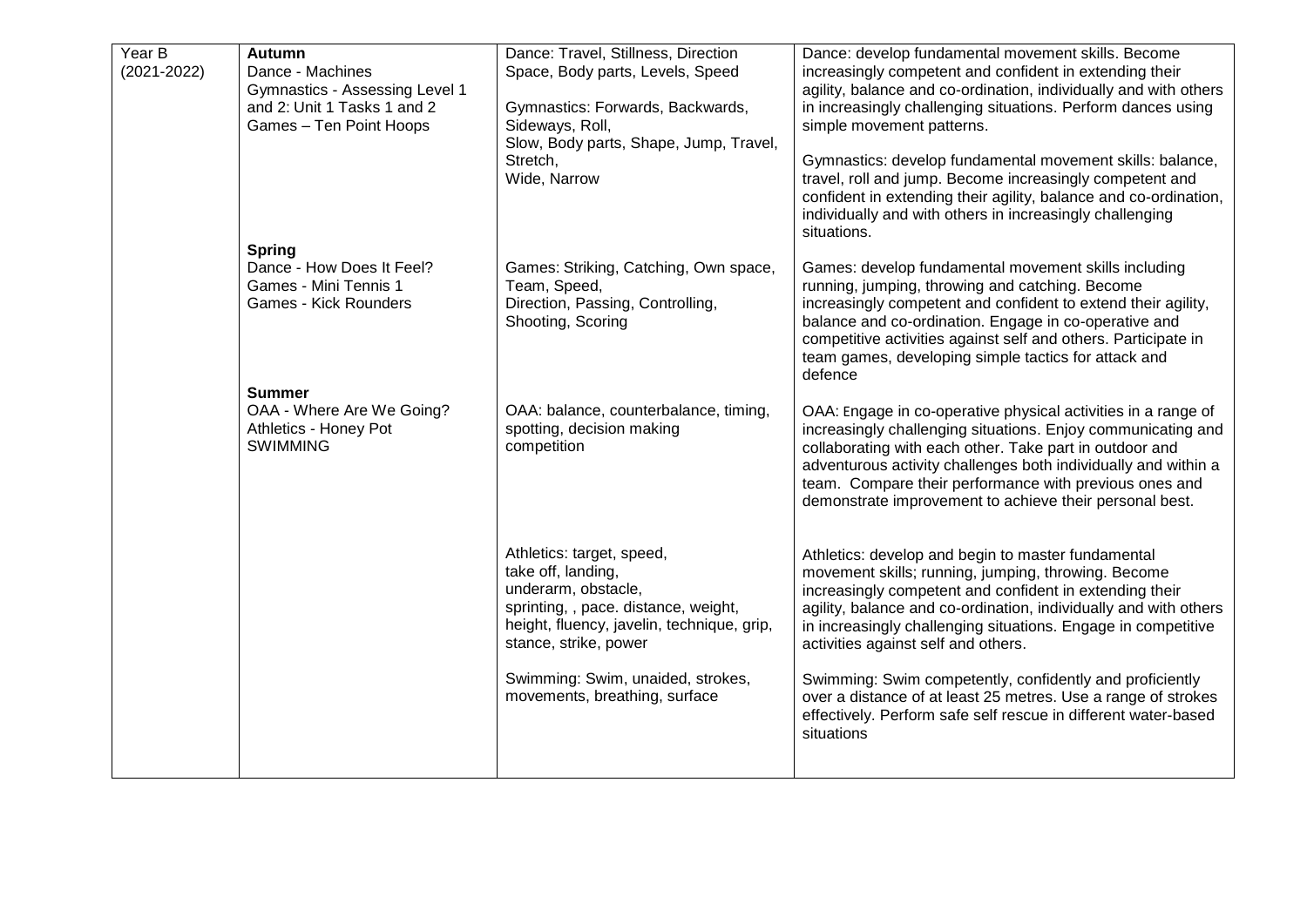| Year C          | <b>Autumn</b>                                                                                   | Dance: Travel, Stillness, Direction                                                                                                                                                              | Games: develop fundamental movement skills including                                                                                                                                                                                                                                                                                                                            |
|-----------------|-------------------------------------------------------------------------------------------------|--------------------------------------------------------------------------------------------------------------------------------------------------------------------------------------------------|---------------------------------------------------------------------------------------------------------------------------------------------------------------------------------------------------------------------------------------------------------------------------------------------------------------------------------------------------------------------------------|
| $(2022 - 2023)$ | Games - Piggy in the Middle<br><b>Gymnastics - Making Shapes</b><br>Dance - Cat Dance           | Space, Body parts, Levels, Speed                                                                                                                                                                 | running, jumping, throwing and catching. Become<br>increasingly competent and confident to extend their agility,<br>balance and co-ordination. Engage in co-operative and<br>competitive activities against self and others. Participate in<br>team games, developing simple tactics for attack and<br>defence                                                                  |
|                 | <b>Spring</b><br>Gymnastics - Families of Actions<br>Games - Rolla Ball<br>Dance - Moving Along | Gymnastics: Forwards, Backwards,<br>Sideways, Roll,<br>Slow, Body parts, Shape, Jump, Travel,<br>Stretch,<br>Wide, Narrow<br>Games: Striking, Catching, Own space,                               | Gymnastics: develop fundamental movement skills: balance,<br>travel, roll and jump. Become increasingly competent and<br>confident in extending their agility, balance and co-<br>ordination, individually and with others in increasingly<br>challenging situations.<br>Dance: develop fundamental movement skills. Become                                                     |
|                 |                                                                                                 | Team, Speed,<br>Direction, Passing, Controlling,<br>Shooting, Scoring                                                                                                                            | increasingly competent and confident in extending their<br>agility, balance and co-ordination, individually and with others<br>in increasingly challenging situations. Perform dances using<br>simple movement patterns.                                                                                                                                                        |
|                 | <b>Summer</b><br>Athletics - Colour Match<br>OAA - Shipwrecked<br>SWIMMING                      | OAA: balance, counterbalance, timing,<br>spotting, decision making<br>competition<br>Athletics: target, speed,<br>take off, landing, underarm, obstacle,<br>sprinting, , pace. distance, weight, | Athletics: develop and begin to master fundamental<br>movement skills; running, jumping, throwing. Become<br>increasingly competent and confident in extending their<br>agility, balance and co-ordination, individually and with others<br>in increasingly challenging situations. Engage in competitive<br>activities against self and others.                                |
|                 |                                                                                                 | height, fluency, javelin, technique, grip,<br>stance, strike, power<br>Swimming: Swim, unaided, strokes,<br>movements, breathing, surface                                                        | OAA: Engage in co-operative physical activities in a range of<br>increasingly challenging situations. Enjoy communicating and<br>collaborating with each other. Take part in outdoor and<br>adventurous activity challenges both individually and within a<br>team. Compare their performance with previous ones and<br>demonstrate improvement to achieve their personal best. |
|                 |                                                                                                 |                                                                                                                                                                                                  | Swimming: Swim competently, confidently and proficiently<br>over a distance of at least 25 metres. Use a range of strokes<br>effectively. Perform safe self rescue in different water-based<br>situations.                                                                                                                                                                      |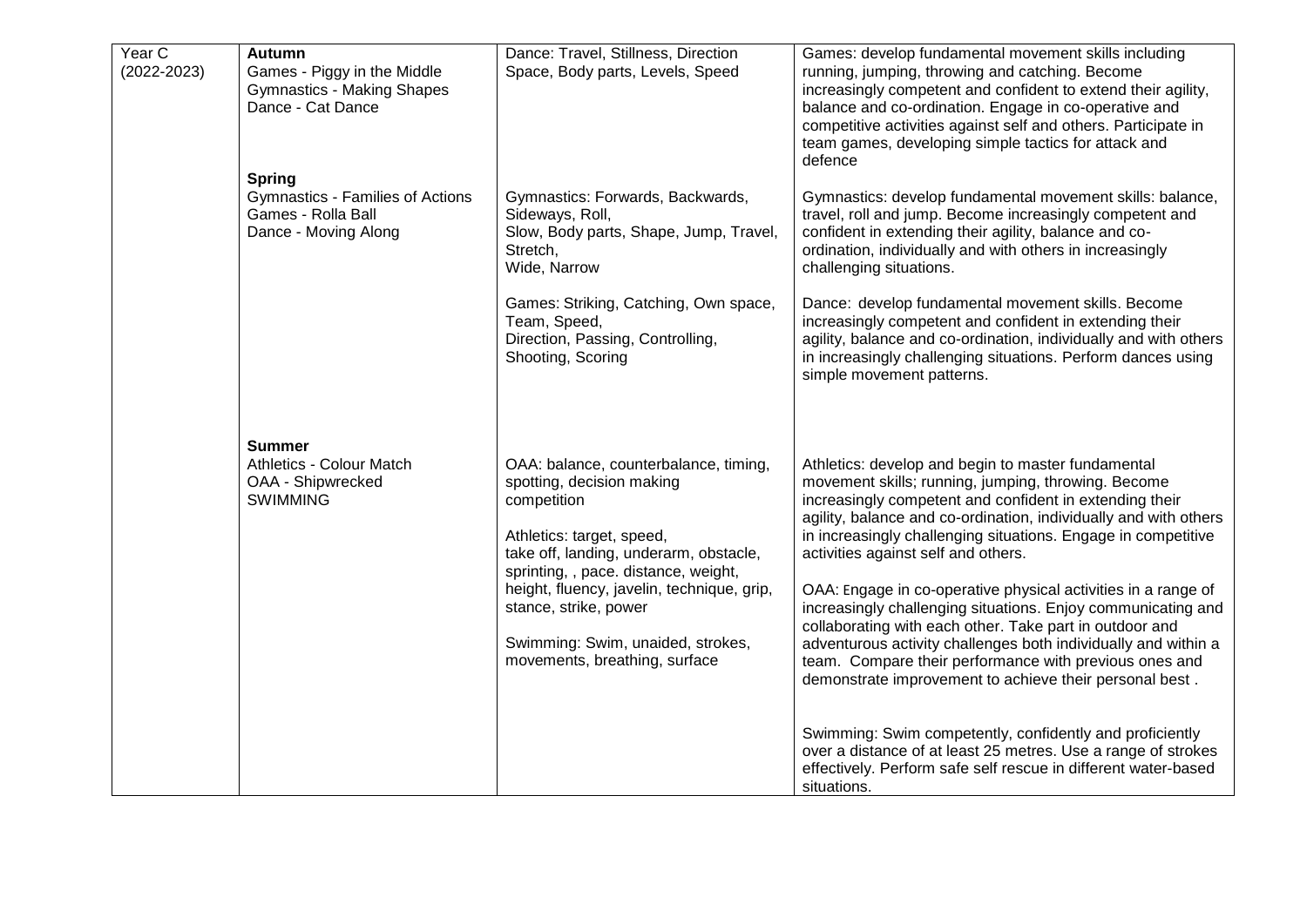| Year D          | <b>Autumn</b>                                                                                                        | Dance: Travel, Stillness, Direction                                                                                                                                                   | Games: develop fundamental movement skills including                                                                                                                                                                                                                                                                                                                           |
|-----------------|----------------------------------------------------------------------------------------------------------------------|---------------------------------------------------------------------------------------------------------------------------------------------------------------------------------------|--------------------------------------------------------------------------------------------------------------------------------------------------------------------------------------------------------------------------------------------------------------------------------------------------------------------------------------------------------------------------------|
| $(2023 - 2024)$ | Games - Beanbag Throw<br>Dance - Themes and Dreams                                                                   | Space, Body parts, Levels, Speed                                                                                                                                                      | running, jumping, throwing and catching. Become<br>increasingly competent and confident to extend their agility,<br>balance and co-ordination. Engage in co-operative and<br>competitive activities against self and others. Participate in<br>team games, developing simple tactics for attack and<br>defence.                                                                |
|                 | <b>Spring</b><br>Gymnastics - Assessing Level 1 /<br>2: Unit 2 Tasks 1 and 2<br>Games - 3 Touch Ball<br>Multi-skills | Gymnastics: Forwards, Backwards,<br>Sideways, Roll,<br>Slow, Body parts, Shape, Jump, Travel,<br>Stretch,<br>Wide, Narrow                                                             | Gymnastics: develop fundamental movement skills: balance,<br>travel, roll and jump. Become increasingly competent and<br>confident in extending their agility, balance and co-ordination,<br>individually and with others in increasingly challenging<br>situations.                                                                                                           |
|                 | <b>Summer</b>                                                                                                        | Games: Striking, Catching, Own space,<br>Team, Speed, Direction, Passing,<br>Controlling, Shooting, Scoring.                                                                          | Dance: develop fundamental movement skills. Become<br>increasingly competent and confident in extending their<br>agility, balance and co-ordination, individually and with others<br>in increasingly challenging situations. Perform dances using<br>simple movement patterns.                                                                                                 |
|                 | OAA - Gone Fishing<br>Athletics - Furthest Five, Take<br>Aim, And Pass the Baton,<br><b>SWIMMING</b>                 | OAA: balance, counterbalance, timing,<br>spotting, decision making<br>competition                                                                                                     | OAA: Engage in co-operative physical activities in a range of<br>increasingly challenging situations. Enjoy communicating and<br>collaborating with each other. Take part in outdoor and<br>adventurous activity challenges both individually and within a<br>team. Compare their performance with previous ones and<br>demonstrate improvement to achieve their personal best |
|                 |                                                                                                                      | Athletics: target, speed,<br>take off, landing,<br>underarm, obstacle,<br>sprinting, , pace. distance, weight,<br>height, fluency, javelin, technique, grip,<br>stance, strike, power | Athletics: develop and begin to master fundamental<br>movement skills; running, jumping, throwing. Become<br>increasingly competent and confident in extending their<br>agility, balance and co-ordination, individually and with others<br>in increasingly challenging situations. Engage in competitive<br>activities against self and others.                               |
|                 |                                                                                                                      | Swimming: Swim, unaided, strokes,<br>movements, breathing, surface                                                                                                                    | Swimming: Swim competently, confidently and proficiently<br>over a distance of at least 25 metres. Use a range of strokes<br>effectively. Perform safe self rescue in different water-based<br>situations.                                                                                                                                                                     |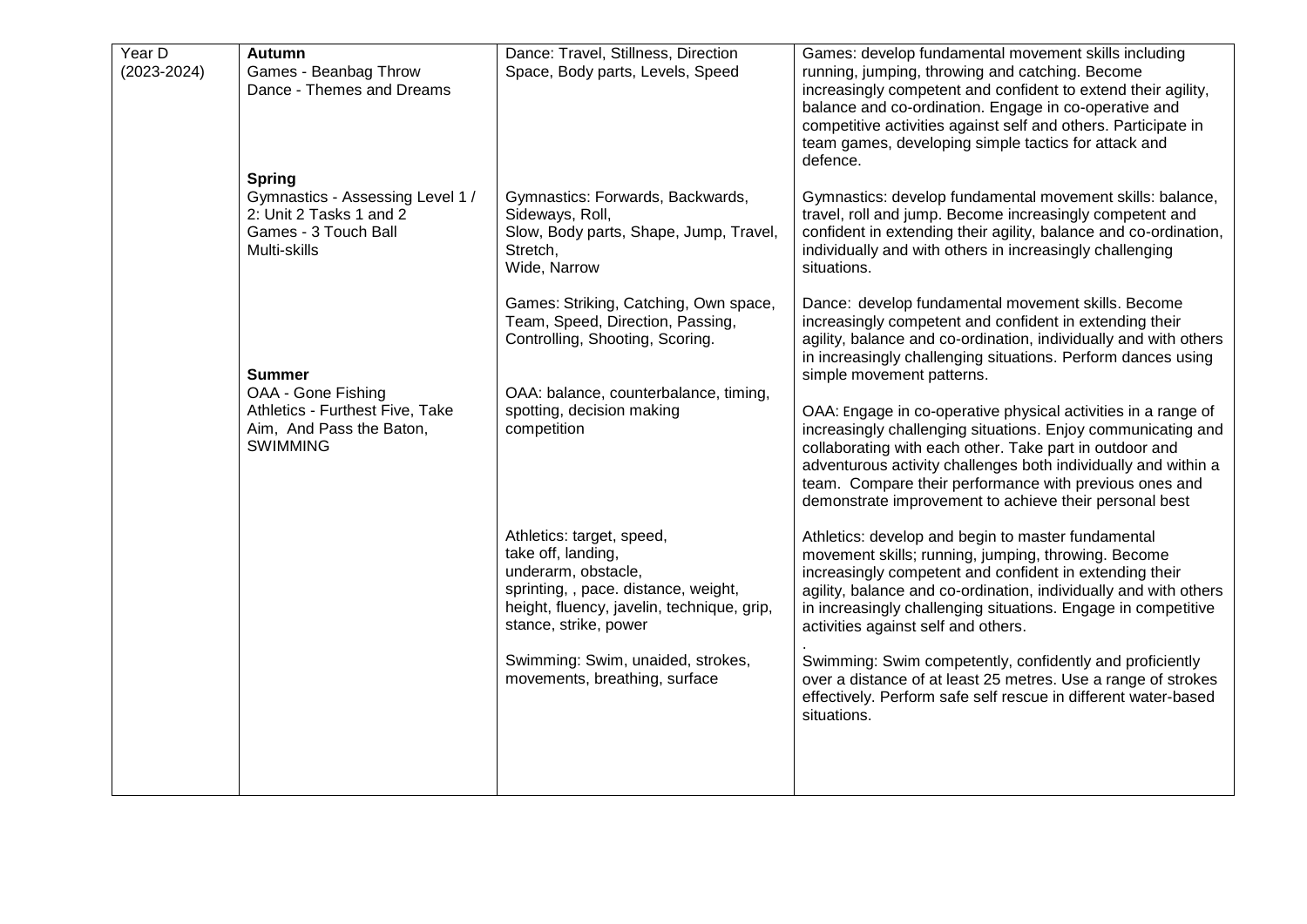| KS <sub>2</sub>           |                                                                                                                           |                                                                                                                                                                                                                                                  |                                                                                                                                                                                                                                                                                                                                                                                                                                                                  |
|---------------------------|---------------------------------------------------------------------------------------------------------------------------|--------------------------------------------------------------------------------------------------------------------------------------------------------------------------------------------------------------------------------------------------|------------------------------------------------------------------------------------------------------------------------------------------------------------------------------------------------------------------------------------------------------------------------------------------------------------------------------------------------------------------------------------------------------------------------------------------------------------------|
| Year A<br>$(2020 - 2021)$ | Autumn<br>Socially distanced activities<br><b>Spring</b><br>Socially distanced activities                                 | Space, stretch, muscle, run, walk,<br>balance, throw, catch, hit, ball, cone,<br>net, bean bag, jump, hop, carry, follow,<br>lead, copy, , games, rules, move,<br>forwards, backwards, equipment, speed,<br>direction, bounce, push, pull, roll. | Use running, jumping, throwing and catching in isolation and<br>in combination. Develop flexibility, strength, technique,<br>control and balance. Compare their performances with<br>previous ones and demonstrate improvement to achieve their<br>personal best.                                                                                                                                                                                                |
|                           | <b>Summer</b><br>Games: Tri-Golf<br>Games - Arc Rounders<br>OAA - Search and Rescue/ Where<br>Am $1$ ?<br>Games - Runners | Games: Keeping possession, Passing,<br>Dribbling, Shooting, Support, Marking,<br>Attackers/defenders, Marking<br>Team play, Batting, Fielding,<br>Bowler, Defending, Hitting, Offside,<br>Pitch, Forehand/backhand                               | Games: learn to use a broader range of skills in isolation and<br>combination, linking actions together e.g. run, jump, catch.<br>Enjoy communicating, collaborating and competing against<br>each other. Play competitive games, modified where<br>appropriate. Develop an understanding of how to improve<br>having compared their performance with previous ones to<br>achieve their personal best. Learn how to evaluate and<br>recognise their own success. |
|                           |                                                                                                                           | OAA: Map reading, trust,<br>problem-solving, symbols,<br>retrace, self-confidence, orienteering,<br>course, knot, Subject Specific:, non-<br>verbal.                                                                                             | OAA: Engage in co-operative physical activities in a range of<br>increasingly challenging situations. Enjoy communicating and<br>collaborating with each other. Take part in outdoor and<br>adventurous activity challenges both individually and within a<br>team. Compare their performance with previous ones and<br>demonstrate improvement to achieve their personal best.                                                                                  |
| Year B<br>$(2021 - 2022)$ | Autumn<br><b>Games - Skittles</b><br>Gymnastics - Assessing Level 2/3/<br>4<br>Dance - Making the Grade<br>Swimming       | Swimming: Swim, unaided, strokes,<br>movements, breathing, surface                                                                                                                                                                               | Swimming: Swim competently, confidently and proficiently<br>over a distance of at least 25 metres. Use a range of strokes<br>effectively. Perform safe self-rescue in different water-based<br>situations.                                                                                                                                                                                                                                                       |
|                           | <b>Spring</b><br>Games - What a Racket!<br>Dance - What's So Funny?<br>Games - On the Attack                              | Games: Keeping possession, Passing,<br>Dribbling, Shooting,<br>Support, Marking, Attackers/defenders,<br>Marking<br>Team play, Batting, Fielding,<br>Bowler, Defending, Hitting,<br>Offside, Pitch, Forehand/backhand                            | Games: learn to use a broader range of skills in isolation and<br>combination, linking actions together e.g. run, jump, catch.<br>Enjoy communicating, collaborating and competing against<br>each other. Play competitive games, modified where<br>appropriate. Develop an understanding of how to improve<br>having compared their performance with previous ones to<br>achieve their personal best. Learn how to evaluate and<br>recognise their own success  |
|                           |                                                                                                                           | Gymnastics: stretch, push, pull<br>step, spring, crawl, still, slowly,<br>tall, long, forwards, high, low, roll, copy,<br>jump, land, balance,                                                                                                   | Gymnastics: Learn to use a broader range of skills in<br>isolation and combination, linking them to make sequences of                                                                                                                                                                                                                                                                                                                                            |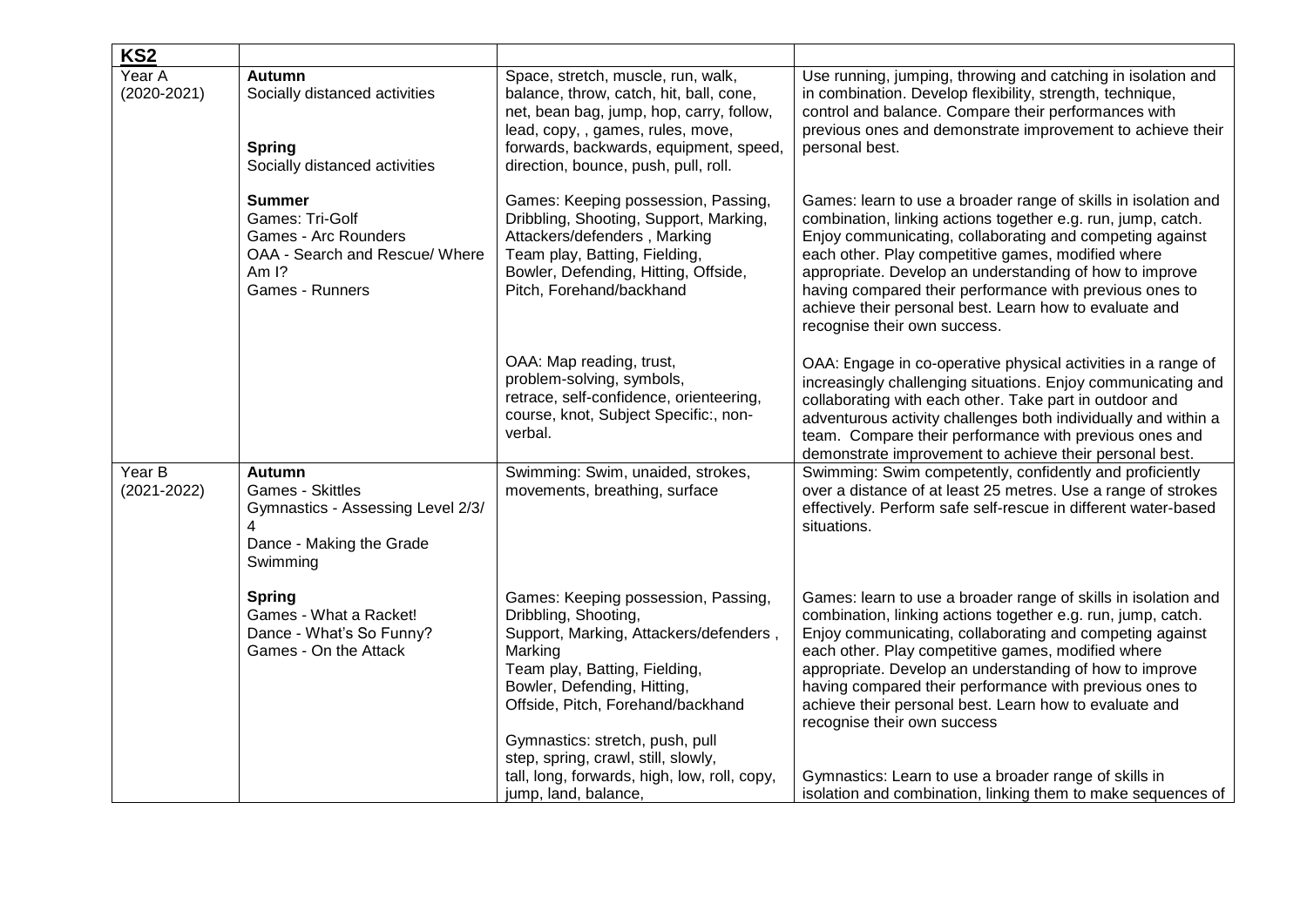|                           |                                                                                                                                                                                         | Muscles, Joints,<br>Symmetrical/asymmetrical, Rotation,<br>Turn, Shape, Landing, Take-off, Flight,<br>Performance/evaluation<br>Dance: Dance style, Technique, Pattern,<br>Rhythm, Variation, Unison<br>Canon, Action, Reaction                                                                     | movement. Develop flexibility, strength, technique and control<br>and balance. Enjoy communicating and collaborating with<br>each other. Develop an understanding of how to improve and<br>learn to evaluate and recognise their own success having<br>compared their performance with previous ones.<br>Dance: perform dances using a range of movement patterns.<br>Enjoy communicating and collaborating with each other.<br>Develop an understanding of how to improve and learn to<br>evaluate and recognise their own success, having compared<br>their performance with previous ones. |
|---------------------------|-----------------------------------------------------------------------------------------------------------------------------------------------------------------------------------------|-----------------------------------------------------------------------------------------------------------------------------------------------------------------------------------------------------------------------------------------------------------------------------------------------------|-----------------------------------------------------------------------------------------------------------------------------------------------------------------------------------------------------------------------------------------------------------------------------------------------------------------------------------------------------------------------------------------------------------------------------------------------------------------------------------------------------------------------------------------------------------------------------------------------|
|                           | Summer<br>Athletics - Three Jump Challenge/<br>Faster, Higher, Further<br>OAA - Crystal Star Challenge/<br><b>Communication Challenge</b><br>and Safely Across<br>Games - Zone Rounders | Athletics: Rotation, relay, estimating,<br>exchange, muscles, propel, long<br>jump, high jump, bicep,<br>triceps, calf, quadriceps,<br>abdominals, hamstrings<br>triple jump, discus,<br>crouching, phase, torso,<br>assisted, unassisted, stamina, aerobic<br>capacity,<br>high intensity, sustain | Athletics: learn to use a broader range of skills in isolation<br>and combination. Enjoy competing against each other.<br>Develop an understanding of how to improve and learn to<br>evaluate and recognise their own success. Develop strength,<br>technique and control.                                                                                                                                                                                                                                                                                                                    |
|                           |                                                                                                                                                                                         | OAA: Map reading, trust,<br>problem-solving, symbols,<br>retrace, self-confidence, orienteering,<br>course,<br>knot, Subject Specific:, non-verbal                                                                                                                                                  | OAA: Engage in co-operative physical activities in a range of<br>increasingly challenging situations. Enjoy communicating and<br>collaborating with each other. Take part in outdoor and<br>adventurous activity challenges both individually and within a<br>team. Compare their performance with previous ones and<br>demonstrate improvement to achieve their personal best.                                                                                                                                                                                                               |
| Year C<br>$(2022 - 2023)$ | Autumn<br>Games - 3 Touch Ball<br><b>Gymnastics - Group Dynamics</b><br>Dance - Round the Clock<br><b>SWIMMING</b>                                                                      | Swimming: Swim, unaided, strokes,<br>movements, breathing, surface                                                                                                                                                                                                                                  | Swimming: Swim competently, confidently and proficiently<br>over a distance of at least 25 metres. Use a range of strokes<br>effectively. Perform safe self rescue in different water-based<br>situations.                                                                                                                                                                                                                                                                                                                                                                                    |
|                           | <b>Spring</b><br>Games - Run the Loop<br><b>Gymnastics - Partner Work</b><br>Games - Wide Attack                                                                                        | Games: Keeping possession, Passing,<br>Dribbling, Shooting,<br>Support, Marking, Attackers/defenders,<br>Marking<br>Team play, Batting, Fielding,<br>Bowler, Defending, Hitting,<br>Offside, Pitch, Forehand/backhand                                                                               | Games: learn to use a broader range of skills in isolation and<br>combination, linking actions together e.g. run, jump, catch.<br>Enjoy communicating, collaborating and competing against<br>each other. Play competitive games, modified where<br>appropriate. Develop an understanding of how to improve<br>having compared their performance with previous ones to                                                                                                                                                                                                                        |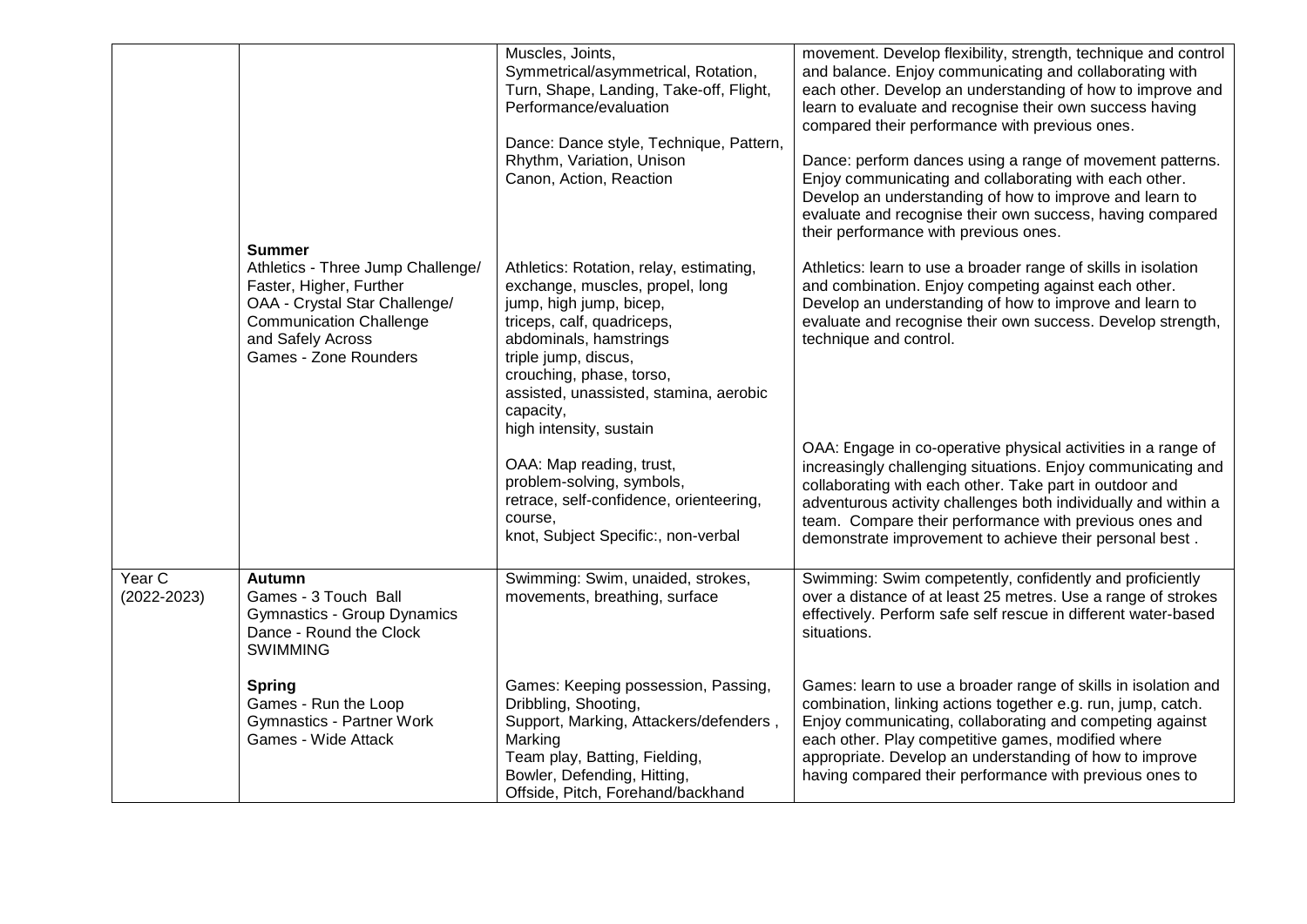|                           |                                                                                                                                                              | Gymnastics: stretch, push, pull<br>step, spring, crawl, still, slowly,<br>tall, long, forwards, high, low, roll, copy,<br>jump, land, balance,<br>Muscles, Joints,<br>Symmetrical/asymmetrical, Rotation,<br>Turn, Shape, Landing, Take-off, Flight,<br>Performance/evaluation                      | achieve their personal best. Learn how to evaluate and<br>recognise their own success.<br>Gymnastics: Learn to use a broader range of skills in<br>isolation and combination, linking them to make sequences of<br>movement. Develop flexibility, strength, technique and control<br>and balance. Enjoy communicating and collaborating with<br>each other. Develop an understanding of how to improve and<br>learn to evaluate and recognise their own success having<br>compared their performance with previous ones. |
|---------------------------|--------------------------------------------------------------------------------------------------------------------------------------------------------------|-----------------------------------------------------------------------------------------------------------------------------------------------------------------------------------------------------------------------------------------------------------------------------------------------------|--------------------------------------------------------------------------------------------------------------------------------------------------------------------------------------------------------------------------------------------------------------------------------------------------------------------------------------------------------------------------------------------------------------------------------------------------------------------------------------------------------------------------|
|                           | <b>Summer</b><br>Games - Mini Tennis 2<br>OAA - Beat the Clock and<br><b>Electric Fence</b><br>Athletics - Off, Up and Away<br><b>Games - Target Baggers</b> | Dance: Dance style, Technique, Pattern,<br>Rhythm, Variation, Unison<br>Canon, Action, Reaction                                                                                                                                                                                                     | Dance: perform dances using a range of movement patterns.<br>Enjoy communicating and collaborating with each other.<br>Develop an understanding of how to improve and learn to<br>evaluate and recognise their own success, having compared<br>their performance with previous ones                                                                                                                                                                                                                                      |
|                           |                                                                                                                                                              | Athletics: Rotation, relay, estimating,<br>exchange, muscles, propel, long<br>jump, high jump, bicep,<br>triceps, calf, quadriceps,<br>abdominals, hamstrings<br>triple jump, discus,<br>crouching, phase, torso,<br>assisted, unassisted, stamina, aerobic<br>capacity,<br>high intensity, sustain | Athletics: learn to use a broader range of skills in isolation<br>and combination. Enjoy competing against each other.<br>Develop an understanding of how to improve and learn to<br>evaluate and recognise their own success. Develop strength,<br>technique and control                                                                                                                                                                                                                                                |
|                           |                                                                                                                                                              | OAA: Map reading, trust,<br>problem-solving, symbols,<br>retrace, self-confidence, orienteering,<br>course,<br>knot, Subject Specific:, non-verbal                                                                                                                                                  | OAA: Engage in co-operative physical activities in a range of<br>increasingly challenging situations. Enjoy communicating and<br>collaborating with each other. Take part in outdoor and<br>adventurous activity challenges both individually and within a<br>team. Compare their performance with previous ones and<br>demonstrate improvement to achieve their personal best                                                                                                                                           |
| Year D<br>$(2023 - 2024)$ | Autumn<br>Swimming<br>Gymnastics - Balancing Act<br>Games - Long and Thin or Short<br>and Fat/ Pairs Cricket<br>Dance - Indian Delight                       | Swimming: Swim, unaided, strokes,<br>movements, breathing, surface                                                                                                                                                                                                                                  | Swimming: Swim competently, confidently and proficiently<br>over a distance of at least 25 metres. Use a range of strokes<br>effectively. Perform safe self rescue in different water-based<br>situations.<br>Games: learn to use a broader range of skills in isolation and<br>combination, linking actions together e.g. run, jump, catch.                                                                                                                                                                             |